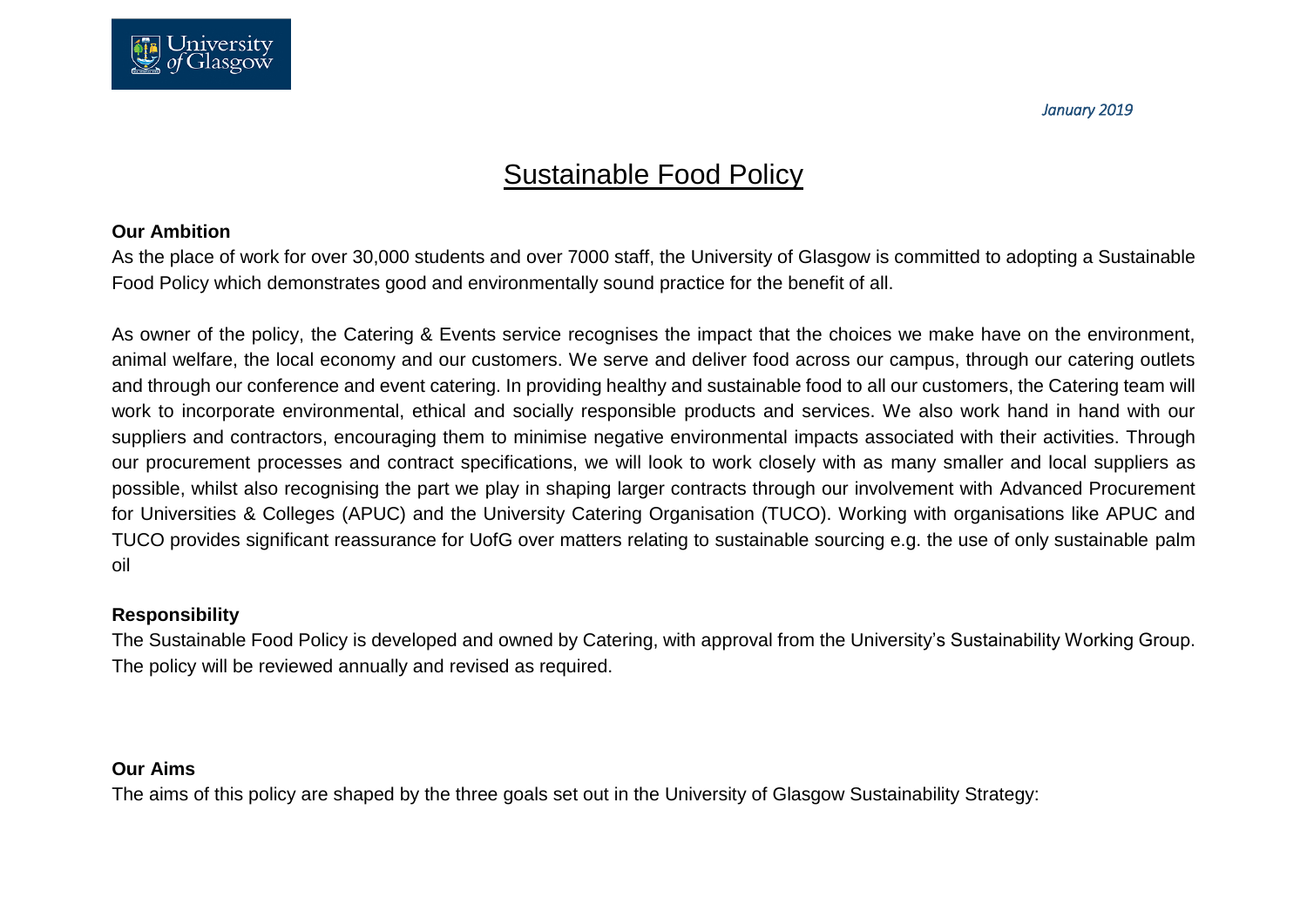

- 1. Becoming a positive market force: '*Place an increased emphasis on the purchase of local/regional and seasonal food, and support suppliers that promote the highest standards of environmental stewardship.'*
- 2. Addressing the university's impact on people and communities: '*Using our work to benefit and enhance Glasgow, the West of Scotland and the global community, wherever possible.'*
- 3. Respecting the environment: *'Improve the carbon efficiency of our estate and deliver an absolute reduction in our organisational carbon footprint.'*

# **Overall sustainability objectives**

- To achieve a 3\* star *Food Made Good* award, as recognised and awarded by the Sustainable Restaurant Association in 2019.
- For the UofG Catering service to become single-use plastic free, with a reduction in single-use plastic of 90% by 2022.
- For Catering service to deliver year on year like for like reductions in recorded food waste tonnage (2017/18 Catering total 35.8 tonnes, 2018/19 Catering total 35.2 tonnes).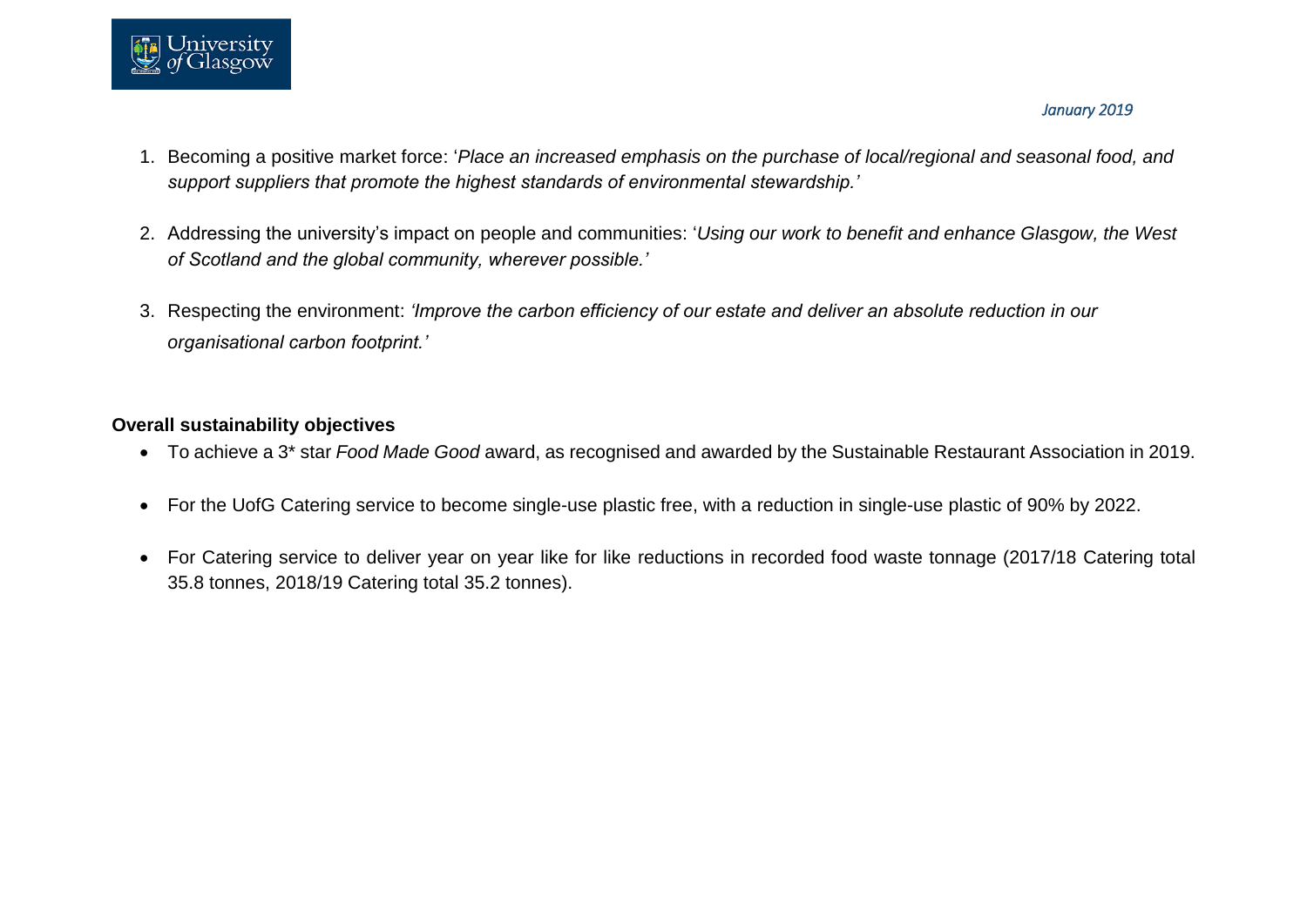

# **How we will meet our aims and achieve our objectives**

- Sourcing
	- a. Work closely with our suppliers to progress the sustainability agenda, specifically through our work with APUC and TUCO.
	- b. Source products locally and seasonally, where possible, in order to support sustaining the local economy and reduce environmental impacts. We define 'locally' as the central belt of Scotland.
	- c. Ensure that our suppliers adhere to industry standards on animal welfare, and to insist on Red Tractor standards as a minimum whilst striving for higher standards as often and practicably as possible. This is also managed through APUC and TUCO buying frameworks.
- Society
	- a. Raise awareness and knowledge of food sustainability with our staff and customers through training and communication. We will also ensure that our products' sustainability credentials are promoted including where possible, provenance of products as well as welfare and trade status.
	- b. The University of Glasgow is a Living Wage employer but we will also work with our Catering colleagues to encourage uptake of potential volunteering opportunities which will support local community group initiatives.
	- c. By continuing to reduce the amount of added sugar, salt and fat in the daily menu, we aim to feed people well and help our customers understand recommended daily levels.
- **Environment** 
	- a. Ensure progress toward sustainability targets is measured regularly and the results shared with our customers and colleagues.
	- b. Work with colleagues in Estates & Commercial Services to develop understanding of the importance of reducing, reusing and recycling across the campus.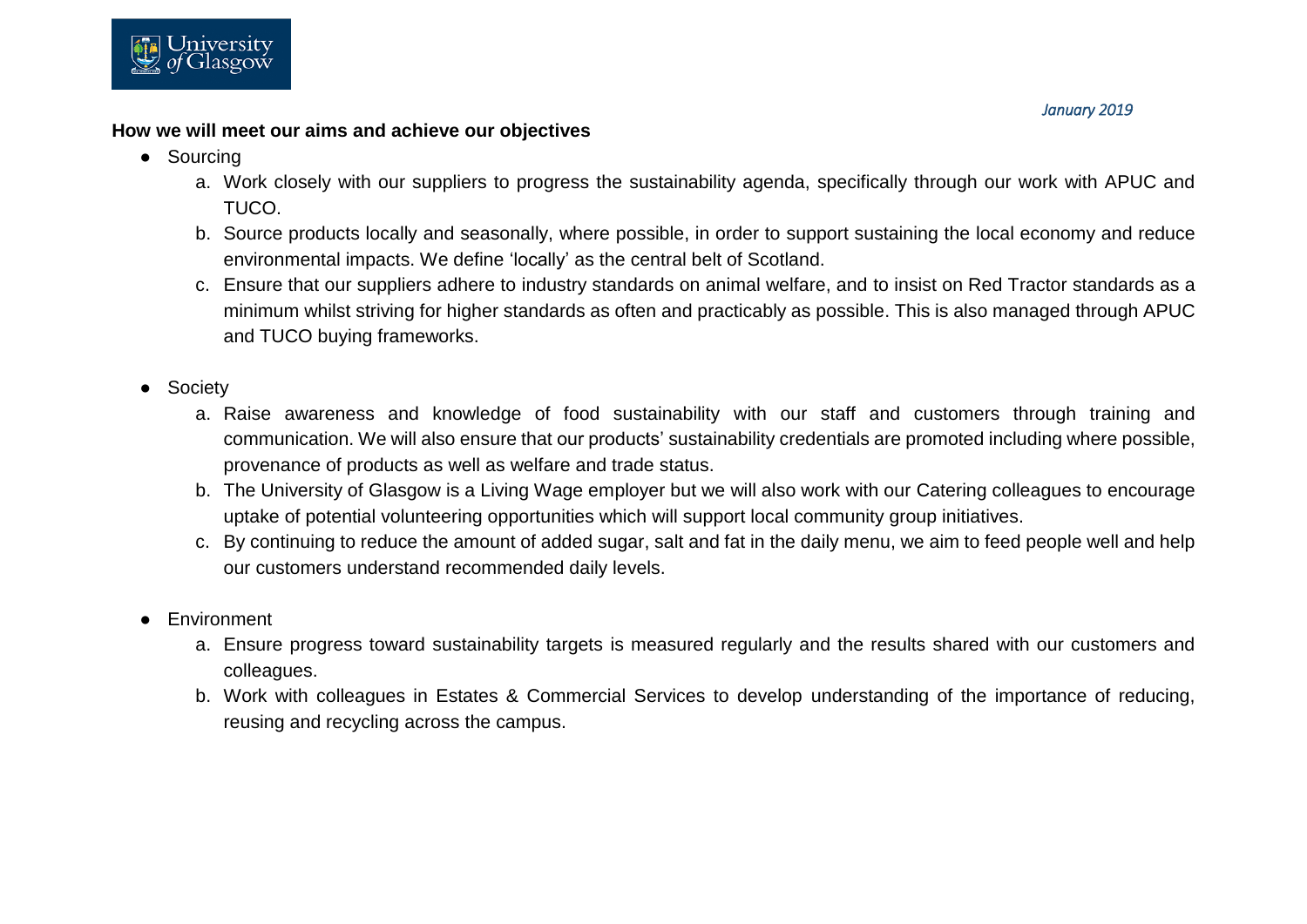

|                                                                                                                   |                                                                                                                                                                                            |                    | January 2019                                                  |                                                 |
|-------------------------------------------------------------------------------------------------------------------|--------------------------------------------------------------------------------------------------------------------------------------------------------------------------------------------|--------------------|---------------------------------------------------------------|-------------------------------------------------|
| <b>SOURCING</b><br>Celebrate local and seasonal<br>by building loyalty with local<br>suppliers, and creating more | Increase the amount of fresh fruit and vegetables from<br>$\bullet$<br>Scottish suppliers by 10% (Currently c.50% of total is<br>British, of which 70% Scottish)                           | 2019/20            | <b>Executive Chef</b>                                         | <b>UPDATE</b>                                   |
| opportunity and flexibility to<br>use seasonal produce in our<br>menus.                                           | Design menu rotations to incorporate fruit and<br>vegetables in season.<br>Promote and communicate the provenance of the<br>$\bullet$<br>ingredients used e.g. specific location/farm etc. | 2019/20<br>2019/20 | Chef team<br>Executive Chef /<br>Sales & Marketing<br>Manager | <b>Underway with Sept</b><br>'19 menu revisions |
| Embed vegan and vegetarian<br>dishes as standard on the daily<br>menu.                                            | Provide at least two options from 5 main meal offers<br>which are vegetarian and vegan.<br>Provide a daily vegan soup option.<br>$\bullet$                                                 | 2018<br>2018       | Chef team<br>Chef team                                        | <b>Complete</b><br><b>Complete</b>              |
| Source and serve higher<br>welfare products through our<br>procurement processes.                                 | Meat & Poultry<br>Ensure that supply arrangements favour locally<br>$\bullet$<br>sourced meat and poultry, minimum Red Tractor<br>accredited                                               | 2018               | <b>Executive Chef</b>                                         | <b>Complete</b>                                 |
|                                                                                                                   | Eggs<br>Only source free range and Red Lion stamped eggs                                                                                                                                   | 2018               | <b>Executive Chef</b>                                         | <b>Complete</b>                                 |
|                                                                                                                   | Dairy                                                                                                                                                                                      |                    |                                                               |                                                 |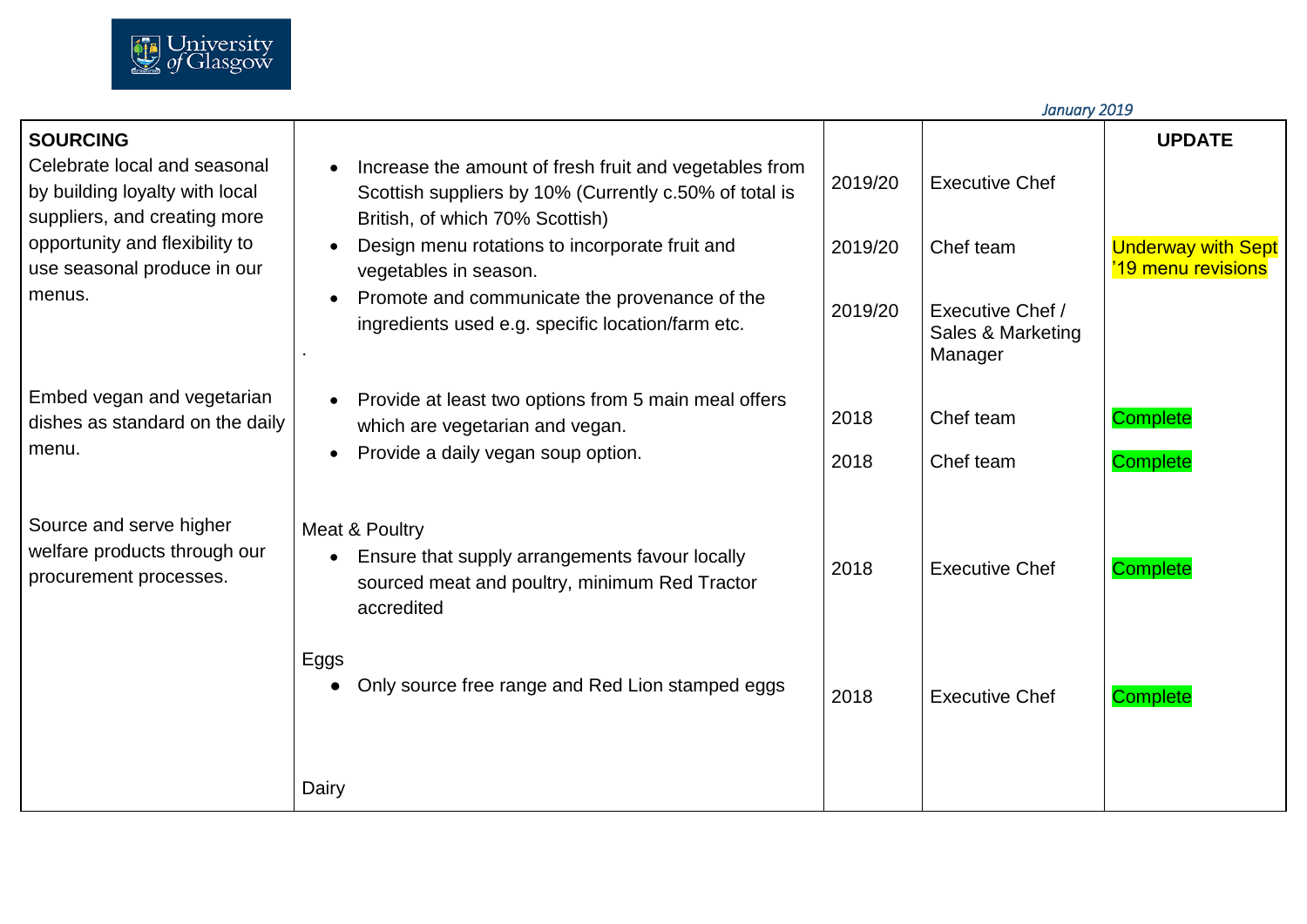

|                                                                                                    |                                                                                                                                                                                                          |              | January 2019                                             |                                                   |
|----------------------------------------------------------------------------------------------------|----------------------------------------------------------------------------------------------------------------------------------------------------------------------------------------------------------|--------------|----------------------------------------------------------|---------------------------------------------------|
|                                                                                                    | Use only Scottish milk products (currently Grahams<br><b>Family Dairies)</b><br>Explore possibility of sourcing milk from the Cochno<br>dairy herd                                                       | 2018<br>2020 | <b>Executive Chef</b><br><b>Executive Chef</b>           | <b>Complete</b><br><b>Discussions</b><br>underway |
|                                                                                                    | <b>Fruit and Vegetables</b><br>Promote the origin of fruit and vegetables and agree<br>with suppliers that origin preference should be UK, then<br>Europe, then international.                           | 2019/20      | <b>Executive Chef</b>                                    |                                                   |
|                                                                                                    | Coffee<br>Develop in-house coffee bean roasting capability to<br>remove links from the supply chain                                                                                                      | 2019/20      | <b>Executive Chef</b>                                    | <b>Roaster onsite and</b><br>in use.              |
| Develop staff knowledge and<br>understanding of the<br>sustainable supply chain (e.g.<br>MSC fish) | Train relevant Catering colleagues to understand the<br>sustainability of our supply chain (e.g. all fish is MSC-<br>certified) to be able to share the knowledge to<br>customers.                       | 2019/20      | Executive Chef /<br>General Manager,<br><b>Functions</b> |                                                   |
| Increase the emphasis that our<br>purchasing frameworks place<br>on sustainability                 | Work with UofG Procurement to review sourcing<br>frameworks through the lens created by this policy and<br>make recommendations for change locally or influence<br>upwards into purchasing supply chain. | 2019/20      | Director, Catering &<br><b>Executive Chef</b>            |                                                   |
|                                                                                                    |                                                                                                                                                                                                          |              |                                                          |                                                   |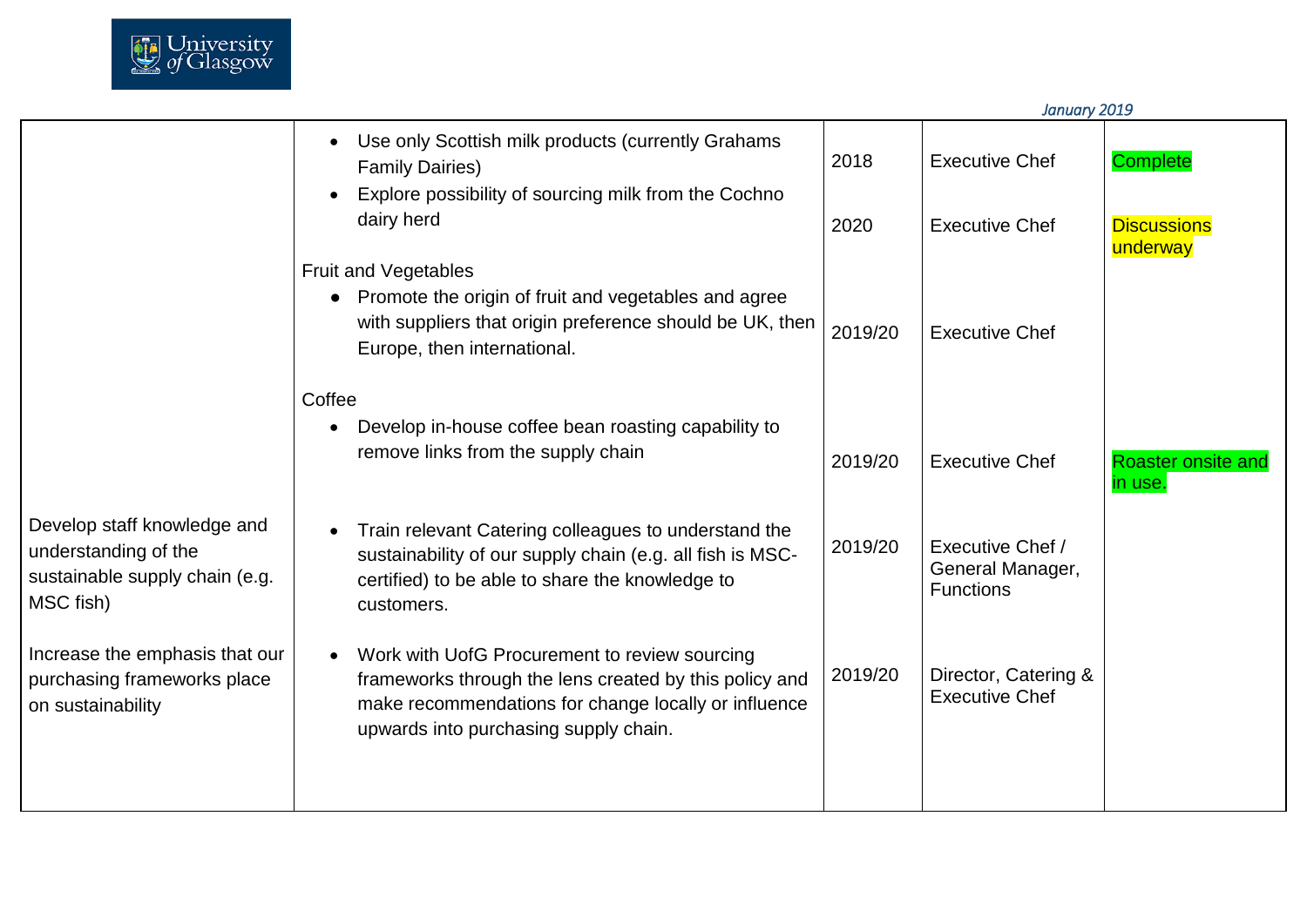

|                                                                                                                                                                                                                                                                                                                                                                                                                                                                                                                                                            |         | January 2019                                                          |                                                                        |
|------------------------------------------------------------------------------------------------------------------------------------------------------------------------------------------------------------------------------------------------------------------------------------------------------------------------------------------------------------------------------------------------------------------------------------------------------------------------------------------------------------------------------------------------------------|---------|-----------------------------------------------------------------------|------------------------------------------------------------------------|
| Work with UofG Procurement colleagues to assess<br>current supply base in relation to CIPS CSI* review.<br>Focus is on ensuring as many suppliers are put though<br>the assessment process and then engaging with them<br>to improve their ratings, as part of the ongoing contract<br>management process.                                                                                                                                                                                                                                                 | 2019/20 | <b>Executive Chef</b><br>working alongside<br><b>UofG Procurement</b> | To be reviewed<br>since CIPS<br><b>Sustainability index</b><br>folding |
| *Developed by procurement experts, CSI offers a comprehensive, simple, fast and cost<br>effective online assessment of environmental, economic and social sustainability. Currently it<br>is the only independent, verified measurement tool available, allowing suppliers to prove their<br>sustainability credentials and buyers to obtain essential sustainability information in a more<br>efficient way than via individual and lengthy questionnaires. As a buyer, CSI gives UofG a<br>better view of our supply chain and reduces our supplier risk |         |                                                                       |                                                                        |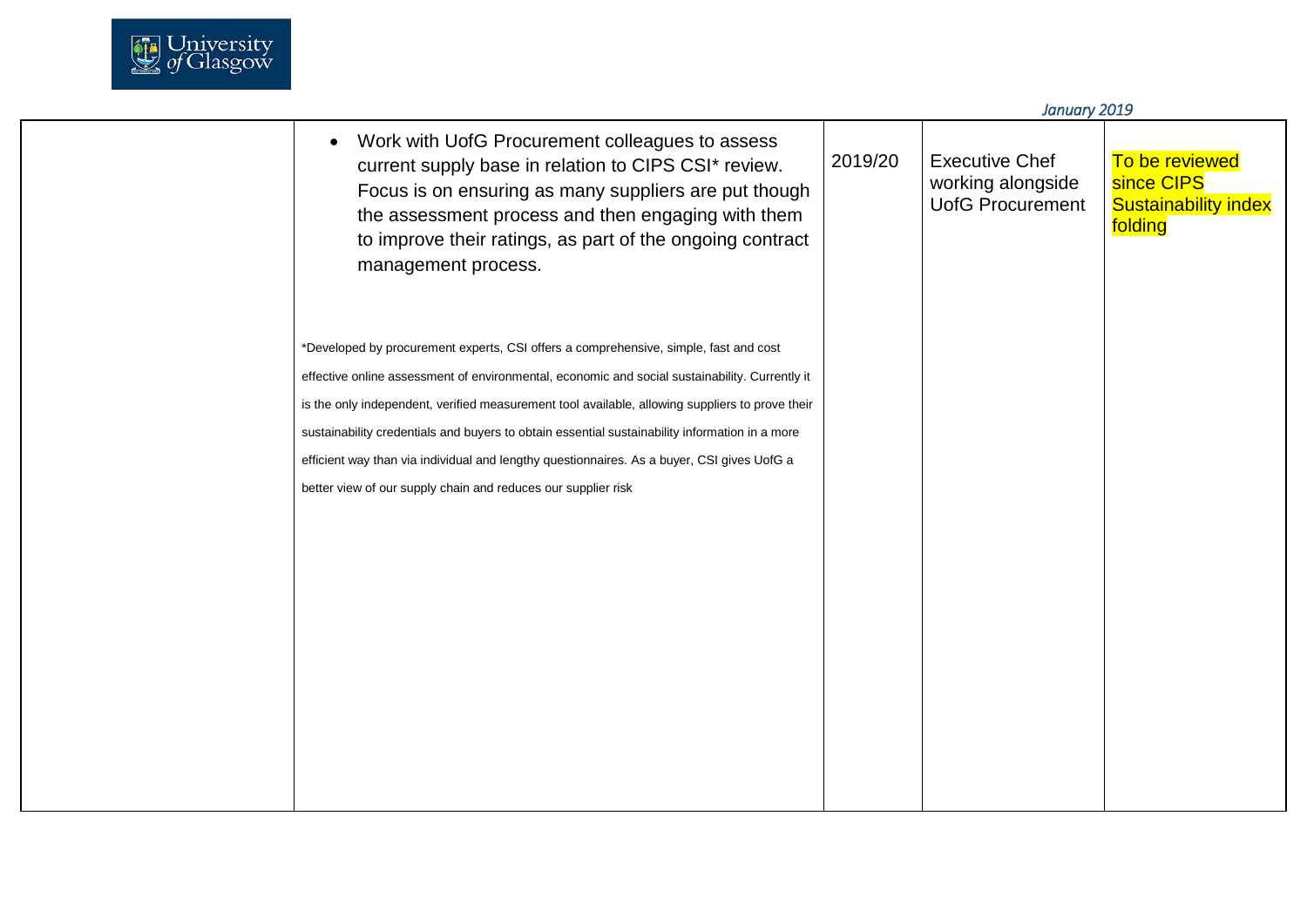

| <b>SOCIETY:</b><br>Raise awareness and increase<br>knowledge of food<br>sustainability with Catering<br>colleagues, customers and | <b>Promote and display Sustainable Restaurant</b><br>Association 2* award.<br>Achieve re-accreditation on the Healthy Living Award<br>$\bullet$<br>across all retail catering units | 2018<br>2019/20 | <b>Executive Chef</b><br><b>Executive Chef and</b><br><b>Unit Supervisors</b> |                                                       |
|-----------------------------------------------------------------------------------------------------------------------------------|-------------------------------------------------------------------------------------------------------------------------------------------------------------------------------------|-----------------|-------------------------------------------------------------------------------|-------------------------------------------------------|
| suppliers                                                                                                                         | Review the Sustainable Food Policy annually, including<br>progress towards targets, and share with colleagues<br>and customers.                                                     | 2019/20         | Sales & Marketing<br>Manager                                                  |                                                       |
| Market and promote our efforts<br>around ethical trade.                                                                           | Celebrate Fairtrade fortnight and raise awareness<br>through promotion of associated products in our offer.                                                                         | Annual          | <b>Retail Manager</b>                                                         |                                                       |
|                                                                                                                                   | Explore opportunities to develop Direct Trade through<br>our relationship with Coffee Conscience.                                                                                   | 2020/21         | <b>Executive Chef</b>                                                         |                                                       |
| Use local suppliers where<br>possible                                                                                             | Within the construct of purchasing regulations, increase<br>the number of local bespoke or artisan suppliers with<br>whom UofG does business.                                       | 2021            | <b>Executive Chef</b>                                                         | <b>Local supply base</b><br>used where<br>appropriate |
| Support the development of<br>the UofG Community Gardens                                                                          | Work with GUEST to source fresh product from the<br>community gardens for use in the production kitchens                                                                            | 2019/20         | Executive Chef /<br><b>GUEST</b>                                              |                                                       |
| Explore opportunities to work<br>with social enterprise<br>organisations                                                          | Develop our relationship with and understand more<br>about local social enterprise organisations in the local                                                                       | 2020            | Director, Catering &<br>Events                                                | <b>Conversation</b><br>underway with                  |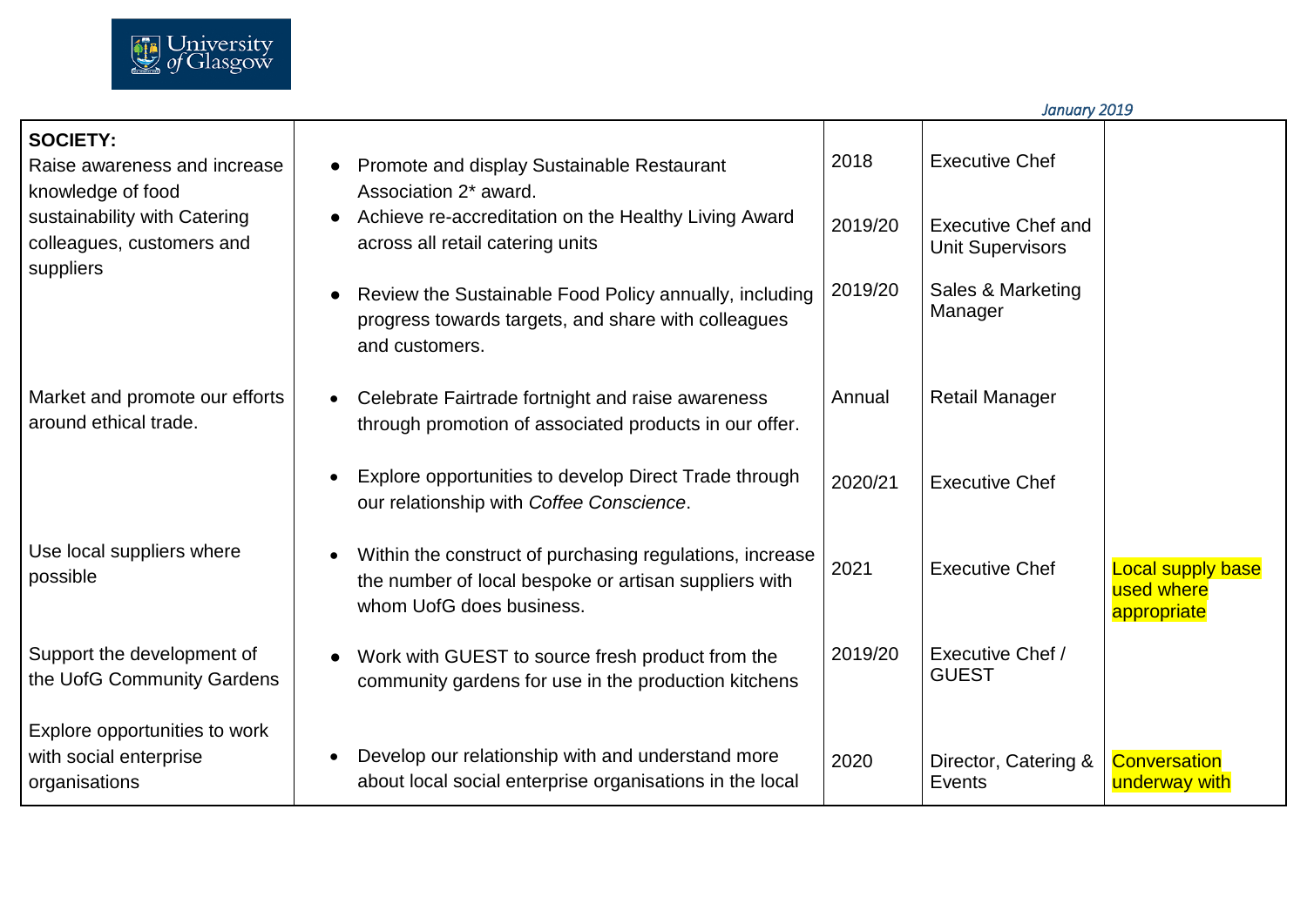

|                                                                                                                                                                                             |                                                                                                                                                                                                                                                                                                          |         | January 2019                                       |                                                              |
|---------------------------------------------------------------------------------------------------------------------------------------------------------------------------------------------|----------------------------------------------------------------------------------------------------------------------------------------------------------------------------------------------------------------------------------------------------------------------------------------------------------|---------|----------------------------------------------------|--------------------------------------------------------------|
|                                                                                                                                                                                             | catering and foodservice industry with a view to<br>bringing them onto the campus where appropriate or<br>relevant.                                                                                                                                                                                      |         |                                                    | <b>Street &amp; Arrow re:</b><br>future opportunities.       |
| <b>ENVIRONMENT</b><br>Work towards becoming a<br>single use plastic-free campus<br>by 2024 and to reduce single-<br>use by 90% by 2022.<br>This aspiration involves<br>reducing reliance on | <b>Disposables</b><br>Double the levy (from 12p to 25p) attached to hot<br>drinks served in disposable cups to promote the<br>purchase and use of reusable containers for hot drinks.<br>Any profit made from this increase will be reinvested in                                                        | 2019    | Retail Manager and<br>Sales & Marketing<br>Manager | Levy increase from<br><b>Sept 2019</b>                       |
| disposable crockery and<br>cutlery and where required,<br>ensuring that they are<br>recyclable or compostable. We<br>will also work to minimise                                             | reducing, reusing and recycling activity on campus<br>Work with GU Heritage gift shop to drive sales of<br>$\bullet$<br>KeepCups; aiming to achieve minimum of 3200 per<br>annum by 2019.                                                                                                                | 2021/22 | <b>Retail Manager</b>                              | <b>Reviewing current</b><br>cup options and<br>future design |
| single use plastic in packaging<br>and supply chains, working<br>closely with TUCO and<br>suppliers to achieve this.<br>Where products are contained<br>within single-use plastics,         | To achieve full recycle or compostable capability of<br>disposable cups by ensuring they go into the correct<br>waste stream after they leave the university.<br>Incorporate feedback from 2018 trial at Wolfson Hall.<br>Reduce food and packaging waste associated with all<br>catering operations by: | 2021/22 | <b>Executive Chef</b>                              | Work on waste<br>streams underway                            |
| packaging should at least be                                                                                                                                                                | Working with suppliers e.g. Fife Creamery now<br>$\circ$                                                                                                                                                                                                                                                 | 2018    | <b>Executive Chef</b>                              | <b>Complete</b>                                              |
| recyclable and HS outlets<br>should have adequate<br>recycling facilities. Other<br>specific actions are detailed in<br>the next column.                                                    | deliver in plastic containers which are reused<br>Replacing paper plates and plastic platters for<br>$\circ$<br>delivered functions with re-usable alternatives<br>such as melamine plates and 'clip closure'<br>storage containers                                                                      | 2019    | <b>Executive Chef</b>                              | <b>Target Autumn</b><br>2019 launch                          |
|                                                                                                                                                                                             | Deliver reverse vending solution in advance of Scottish                                                                                                                                                                                                                                                  | 2018    | <b>Executive Chef</b>                              | <b>Complete</b>                                              |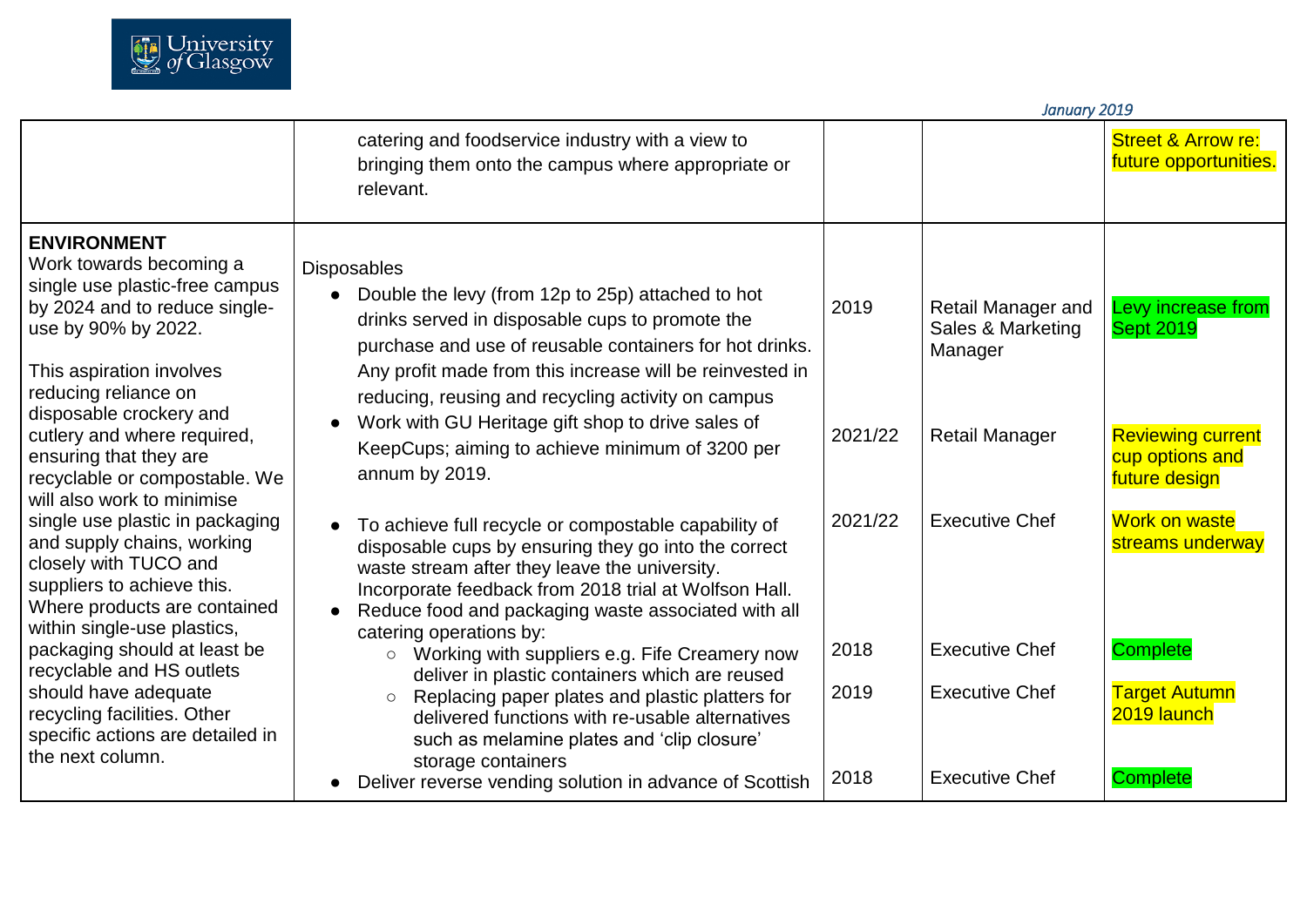

|                                                                                      |                                                                                                                                                                                                                                                                                                                             |         | January 2019                   |                               |
|--------------------------------------------------------------------------------------|-----------------------------------------------------------------------------------------------------------------------------------------------------------------------------------------------------------------------------------------------------------------------------------------------------------------------------|---------|--------------------------------|-------------------------------|
|                                                                                      | Government deposit return scheme and promote use<br>widely<br>In conjunction with the introduction of water fountains<br>across campus, pursue options to locate these in<br>catering units alongside the development of reusable<br>water bottles (similar to KeepCups) and reduce<br>purchasing of bottled water for sale | 2019/20 | <b>Retail Manager</b>          |                               |
| Reduce energy consumption<br>associated with all catering<br>operations              | Work with University Energy Manager to better<br>understand the amount of electricity, gas and water<br>consumed in catering operations and work to reduce<br>this by 20% by 2024                                                                                                                                           | 2020/21 | Director, Catering &<br>Events | <b>Discussion</b><br>underway |
|                                                                                      | Conduct audit of catering equipment and replace as<br>required (end of life / significant energy inefficiency)<br>with new energy efficient induction units as part of<br>strategic capital investment.                                                                                                                     | 2018/19 | <b>Executive Chef</b>          | <b>Complete</b>               |
| Food waste audit process<br>required to enable year on<br>year reduction in quantity | Develop a waste audit procedure which monitors<br>operations and identifies any major waste issues<br>enabling food offering to become more sustainable<br>leading to cost savings.                                                                                                                                         | 2019/20 | Director, Catering &<br>Events |                               |
|                                                                                      | Improve chefs' knowledge of the amount of waste<br>produced in our operation through transparent<br>communication. Encourage ideas from within to<br>develop ways to reduce                                                                                                                                                 | 2019/20 | <b>Executive Chef</b>          |                               |